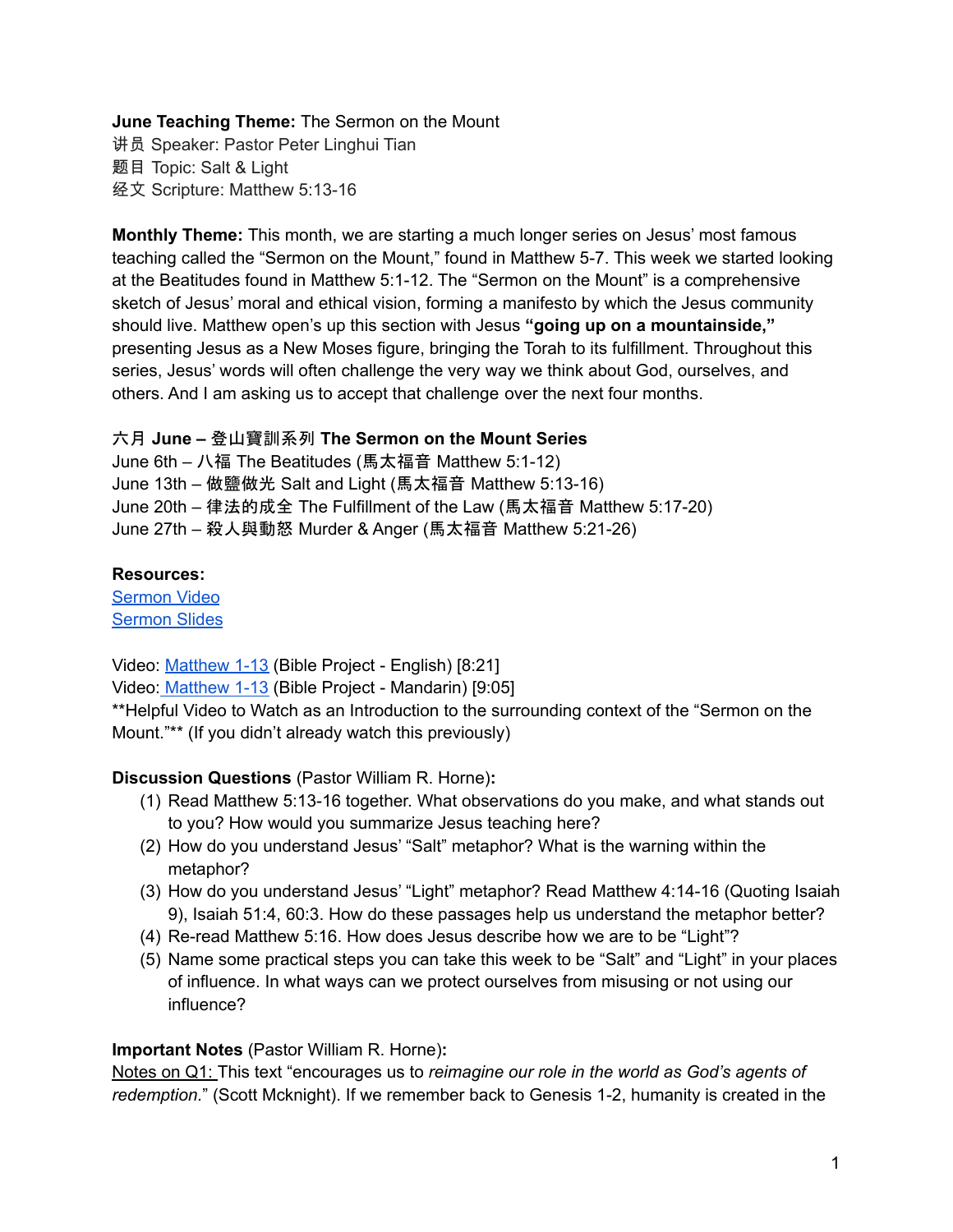"Image of God," making humanity rulers of God's good creation on His behalf. This role is found in the ideas of the *Priest* (mediator between God and the people) and the *King* (ruling) in the Bible. Humanity was called to this role and failed, then the family of Abraham was called to this role and failed, and eventually, Jesus comes and performs these roles perfectly. Jesus then calls his followers through his saving work and the Holy Spirit's empowerment to function as *Priest* and *Kings* in the world. Though we look to the fullness of the Kingdom to come when King Jesus returns, we are to meditate and rule now as citizens of the Kingdom. Matthew 5:13-16 fits within this framework of our call to be a "Kingdom of Priest," calling the world to God and "Kings" who rule creation well on God's behalf, in light of the ways of His Upside-Down Kingdom. We have talked about this in many different ways, but I want to make sure we keep putting the big picture back together.

#### Notes on Q2:

First, we should note that it is better to understand "earth" or "world" as "land," referring to the Hebrew promise land. (Just like the third beatitude, "Blessed are the meek, for they will inherit the land"). This insight focuses the metaphor on the mission of Jesus' people to Israel (Jews, Hebrews).

Salt, when used correctly, was used in sacrifices (Lev 2:13), to purify things (Exod 30:35), to flavor things (Job 6:6), and as a preservative. In places like Mark 9:50 and Col 4:6, we see the "salt metaphor" used in connection to peace and friendship. With its broad use, the image calls us as Jesus followers to be an influence for the Kingdom and peace in all our community spaces.

The warning within the metaphor is that "salt," when not used correctly, becomes worthless, just like dirt/dust on the road. There are serious consequences when we damage or misuse our influence. We have all seen its impact when church leaders don't act like Jesus or live without integrity. People are often hurt and pushed away from Jesus because of their misuse of power. This warning applies to all Jesus followers - we must be careful not to diminish our impact by using our "salt" (influence) wrong.

Notes on Q3: Just like "salt" impacts multiple spaces, "light" impacts darkness. After reading the passages, it should be clear that the image of "light" in the dark is usually connected to God's mission to the Gentiles (or nations). Jesus' "salt" metaphor focused on Israel, now his "light" metaphor anticipates the movement of the people of God to "all people."

Notes on Q4: We see here that "letting your light shine" is done through "good works" that will bring "glory" to God. How we live can give people "a taste of Heaven on Earth" and draw people unto King Jesus. The key here is the way we live should be so "upside-down" from the world that people ask why, and then we can point to "our Father in heaven." Our actions are connected to our God, granting us opportunities to witness King Jesus' reign through both our actions (usually first) and our proclamation (our words).

We see a similar idea in 1 Peter 2:11-12: **"Dear friends, I urge you, as foreigners and exiles, to abstain from sinful desires, which wage war against your soul. Live such good lives among the pagans that, though they accuse you of doing wrong, they may see your good deeds and glorify God on the day he visits us."**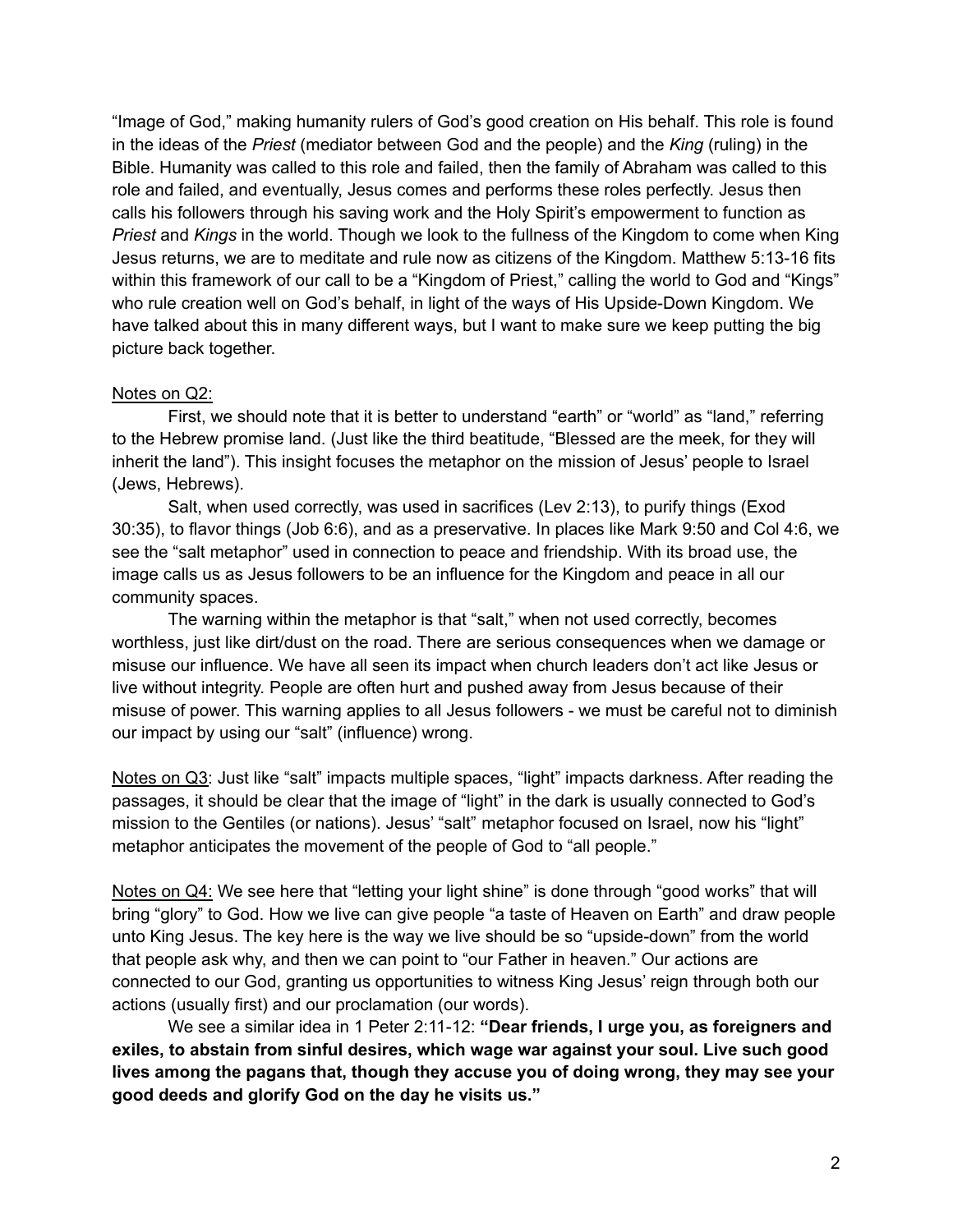"Good works" in Jesus' context refers to things like almsgiving, caring for the sick, showing hospitality to strangers/foreigners, acting with generosity and sharing, and grieving with those suffering. What are some "good works" we can practice in our context in light of this context?

Notes on Q5: In light of the Biblical story, "the salt and light metaphors reveal that the church's fundamental task is to mediate God's presence as priests and to rule on behalf of God as kings and queens under God, serving God in God's mission. Our task is to represent God—to mediate God's goodness, God's grace, God's holiness, and God's justice to this world as those who represent God. Salt and light, then, are about not just what we do but who we are" (Scott Mcknight).

**Sermon Summary** (Elder Yin & Aihua Yin):

# 活出光和盐

田传道。6/13/21

"「你们是世上的盐。盐若失了味,怎能叫它再咸呢?以后无用,不过丢在外面,被人践踏了。 你们是世上的光。 城造在山上是不能隐藏的。 人点灯,不放在斗底下,是放在灯台上,就照亮一家的人。 你们的光也当这<del>样</del>照在 前,叫他们看见你们的好行为,便将荣耀归给你们在天上的父。」" 马太福音 5:13-16 CUNPSS-神 https://bible.com/48/mat.5.13-16.cunpss-神

讨论重生后的生活生命,

一,经文背景介绍

登山宝训背景,太四23,巴勒斯坦当地人来见耶稣,病,需要的的人,耶稣来不是为了医治病而是为天国的福 音。恢复和上帝的关系。太14:13。耶稣医治因为怜悯。许多当时人来为得好处。耶稣要从身体上的恢复到和 神关系的恢复。要成为虚心的人,並不是财富多少或者身体的健康状况,重要的是是否追求神的人。 经上帝的祝福后有三个改变,1,温柔的人,2,对上帝话语的渴慕,饥渴慕义的人。3,有爱的人。成为和平的

二,你们是世上的盐

4:13

你们:耶稣面前的门徒,和现在跟随神的人

是:成为世上的盐,不是做世上的盐,做有表演的成份。

世上:不要我们厌世而是进入这世界,林前9:19-23。入世而超世的生命。虽然住在世上但生命本质不一样。 盐:防腐,基督徒是防罪的作用。还有调味,所有成份多有,没味,但加一点盐,味道不错,盐溶化:牺牲的功效 牺牲自己的利益,使得全家得平安和喜乐。譬如洗碗。牺牲时成为了盐。不仅在外且在家内。在周围的人中。

三,你们是世上的光

4:14

盐看不见但能感受到

光是能看到的,让我们能成为众人的引导,照亮和指引两个功效。有圣洁公义的生活,让众人能看见,世界能见 ,家人也能见。生活中的小事也能活出基督的样子,不一定是轰轰烈烈的事,有时和邻居相好,就是光。求主帮 助我们。

练习:你们是世上的盐,你们是世上的光。把你们换成自己的名字。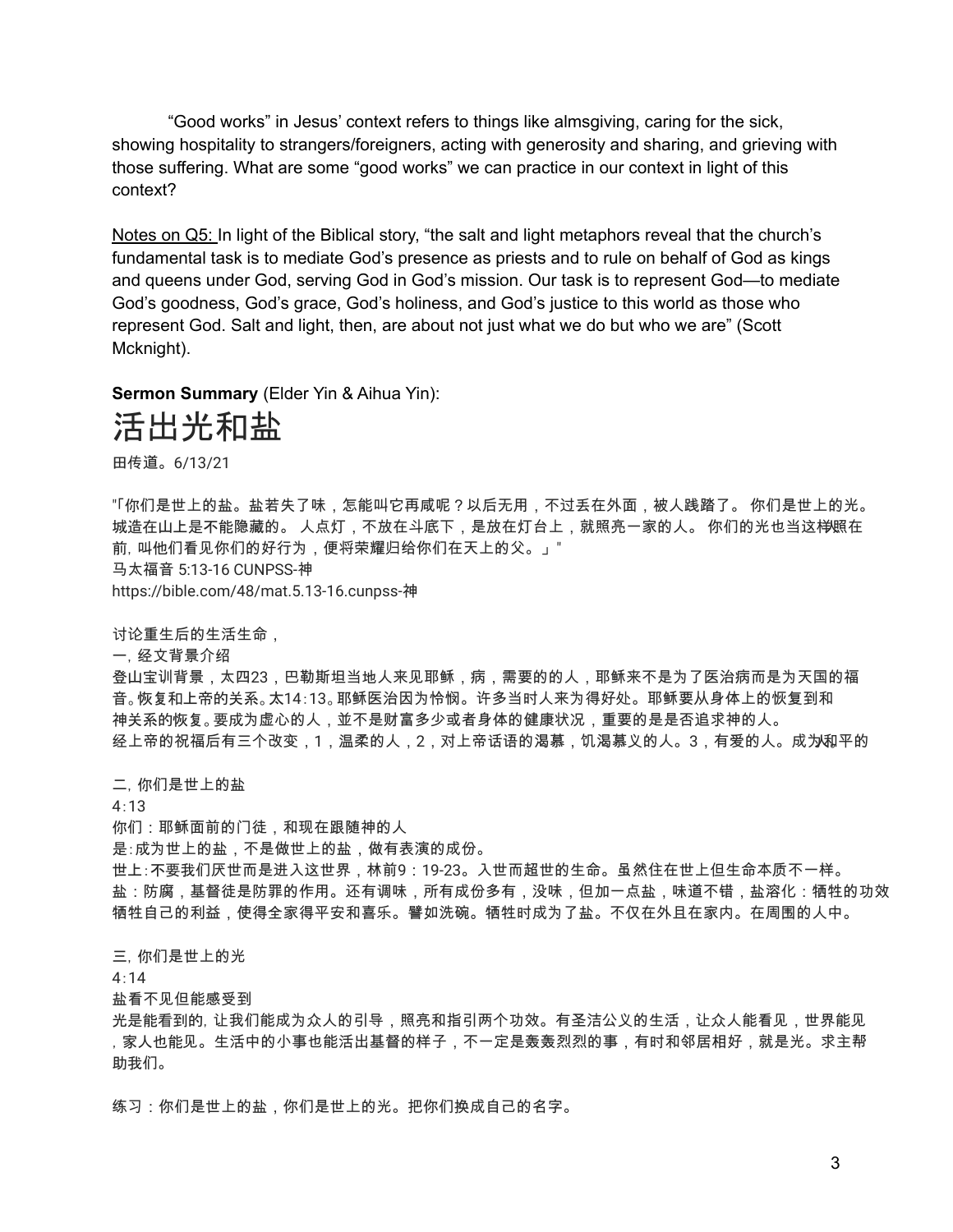Living Out a Life of Salt and Light Pastor Peter Tian

""You are the salt of the earth. But if the salt loses its saltiness, how can it be made salty again? It is no longer good for anything, except to be thrown out and trampled underfoot. "You are the light of the world. A town built on a hill cannot be hidden. Neither do people light a lamp and put it under a bowl. Instead they put it on its stand, and it gives light to everyone in the house. In the same way, let your light shine before others, that they may see your good deeds and glorify your Father in heaven." Matthew 5:13-16 NIV

At Pentecost, HS came and filled the disciples, the coming of HS lead us to understand God's words. The HS worked on the audiences of Peter, more than 3000 people accepted Jesus. Today we will share what kind of changes happened in the believers

1)The background of the beatitudes

Chapter 4, Jesus preached in the region of Galilee. The audiaunces were the sick, the poor, the hungry, they came with the need to be physically healed. But His incarnation is for the healing of souls. Because people were crippled, had broken relationship with God

14:13-14 5000 men in the gathering. He healed them of diseases because of His compassion. They came for real benefits. Jesus didn't stop there, He wanted to renew their minds too. The beatitudes told them that the poor in spirit would be blessed.

When a person is hungry to the Lord, he comes to the 2nd blessing, the pain of losing connection with the lord, and sad about that. Turn his eyes to the lord, get comforted by the lord: renew of his life—-becomes a meek person (3rd blessing), and change of his life, and hunger thirst for righteousness. Like a new born looking for his mother's milk. A new believer hungers for God's words. They will be filled. And have love and mercy, think of other people's needs.

Only after accepting and experiencing God's love and mercy, he can truly be a peace maker, pass peace along to others.

2)you are salt of the earth

Our faith focuses on the inside being as well as the outward expression

\*Who are "you"? The disciples. And everyone who follows Jesus—-all of us!

\*You "are" the salt. Everyone becomes the salt. The natural flow of your inner being. Not a performance.

\*You are salt of "the earth". We are not to hate or avoid the world. But enter into this world, just like Jesus.

1 cor9:19-33 to become like the person, to win the person, for the sake of gospel

Become part of the world outwardly

Yet different inside.

Show people my life, like a citizen of the kingdom, by my living testimony

Be the salt of my family, of our coworkers, of our friends

\*you are "salt" of the world. Salt is used to preserve food from getting bad. People around us are to stop sinning because of our testimony

Salt adds taste and flavor. Salt needs to sacrifice itself, to melt and give taste for the dish. You would not "see" salt in the dish but salt let other ingredients shine

Example of a happy marriage, give off your right, do small things for your spouse. If you have the heart to self sacrifice, your marriage will be sweeter

Pastor Tian has a teenager daughter, he learns to give her room, spend more time, sacrifice his own right, the taste of happiness comes back

Be the salt of my husband, my children